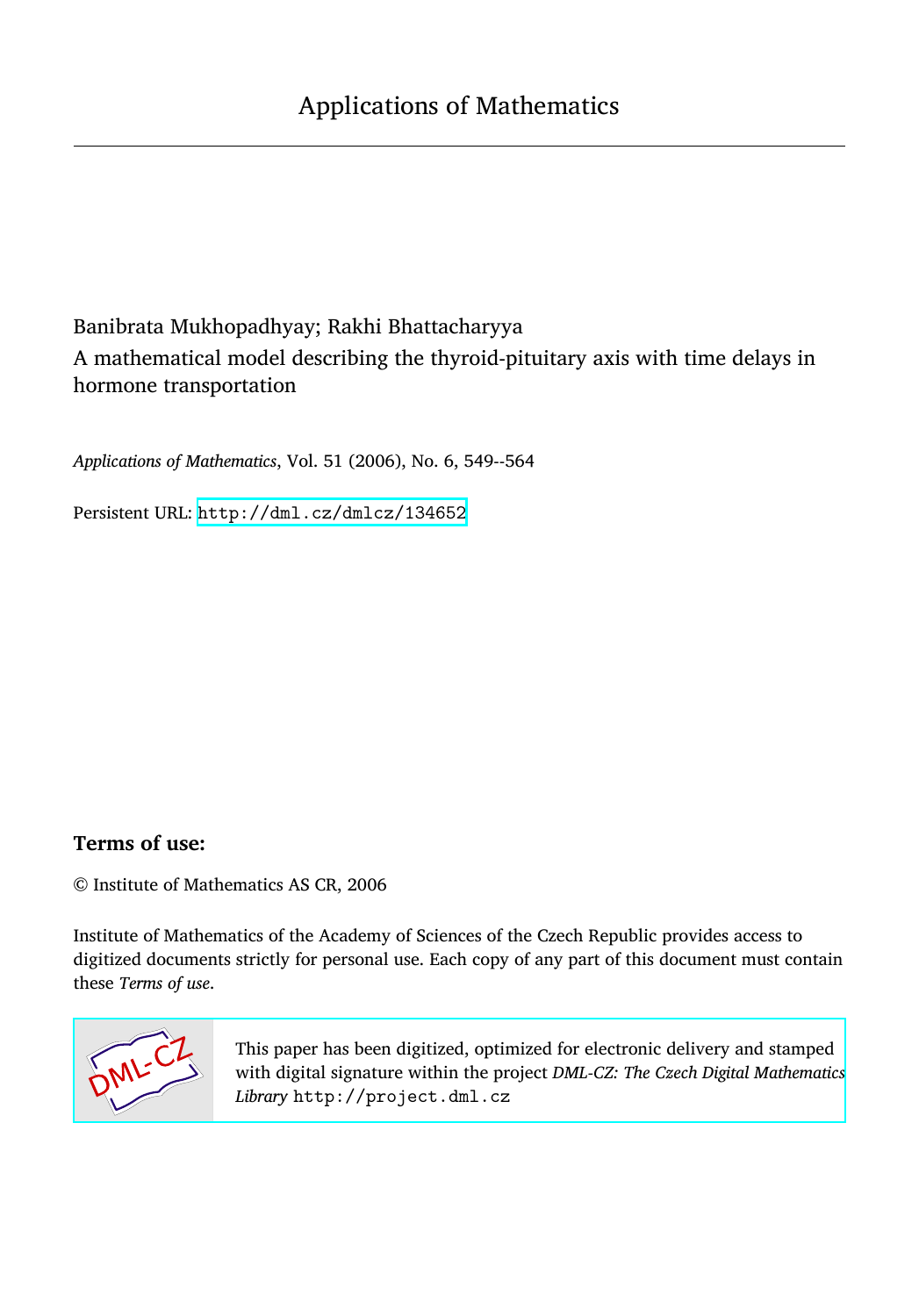# A MATHEMATICAL MODEL DESCRIBING THE THYROID-PITUITARY AXIS WITH TIME DELAYS IN HORMONE TRANSPORTATION

## Banibrata Mukhopadhyay, Rakhi Bhattacharyya, Kolkata

(Received March 8, 2004, in revised version August 21, 2006)

Abstract. In the present paper, a mathematical model, originally proposed by Danziger and Elmergreen and describing the thyroid-pituitary homeostatic mechanism, is modified and analyzed for its physiological and clinical significance. The influence of different system parameters on the stability behavior of the system is discussed. The transportation delays of different hormones in the bloodstream, both in the discrete and distributed forms, are considered. Delayed models are analyzed regarding the stability and bifurcation behavior. Clinical treatment of periodic catatonic schizophrenia is discussed in presence of transportation delays. Numerical simulations are presented to support analytic results.

Keywords: feedback mechanism, distributed time delay, discrete time delay, asymptotic stability, catatonic schizophrenia, hormone therapy

MSC 2000: 34K18, 34K20, 92C30, 92C50

#### 1. INTRODUCTION

Thyroid gland, situated in the region of the neck, is considered to be an extremely important endocrine gland in amphibians. Thyroid produces thyroxine, a hormone that contains iodine obtained from the diet. Thyroxine controls the Basal Metabolic Rate (BMR) and also controls metamorphosis in amphibians. The system which regulates the concentration of thyroxine in blood is a negative feedback control mechanism. The anterior lobe of pituitary gland produces the hormone thyrotropin under the influence of the Thyrotropin Releasing Factor (TRF) secreted by the hypothalamus in the brain. Thyrotropin, when it reaches the thyroid gland, activates a thyroid enzyme which, in turn, catalyzes the shedding of thyroxine from the colloidal follicles of the thyroid gland into the blood stream. Such an effect of thyrotropin was observed by Vanderlaan and Greer [17], by Ghosh, Woodbury and Sayers [8] and by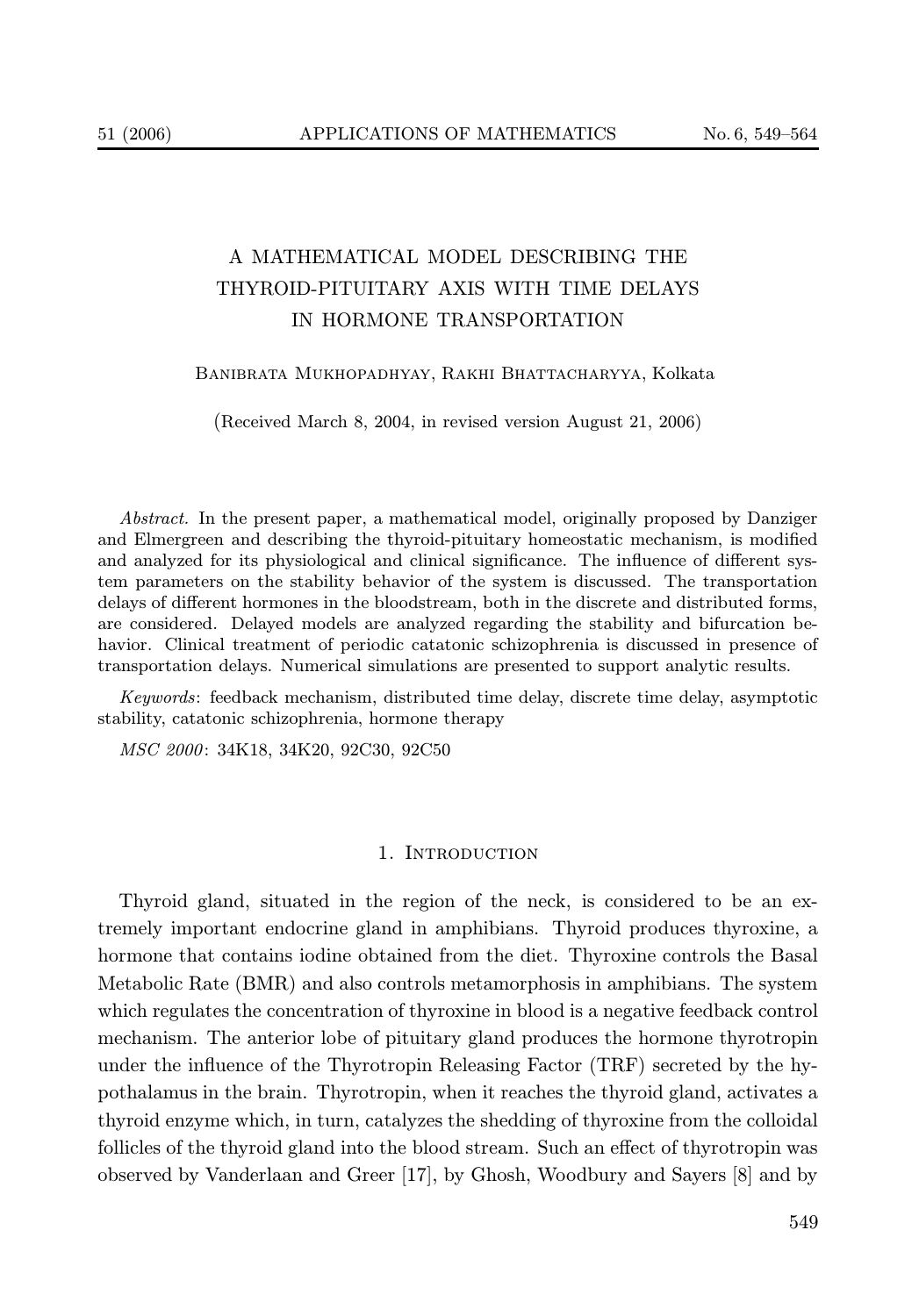others, who reported that the thyroid of hypophysectomized animals was unable to trap radioactive iodide, and that this ability was restored by the administration of thyrotropin. Though, it is not necessary to identify the enzymes involved, they can be thought to be a peroxidase which oxidizes iodide to iodine, before its incorporation into the thyroxine hormone molecule.

Abnormal steady-state thyroxine level in the blood stream can cause system malfunction leading to various types of physical and mental disorders. Physical disorders include different forms of hypo- and hyperthyroidism. A system malfunction leading to a severe mental disorder is known as periodic catatonic schizophrenia. In this disease, the symptoms vary with remarkably regular periodicity. This has been studied at length by Gjessing et.al. [9], Maeda et.al. [13], Takahaski and Gjessing [16] and others. R. Gjessing established a correlation between the rhythmic changes in the Basal Metabolic Rate (BMR) and the periodic variations in the symptoms of catatonic schizophrenia. Similar correlations between rhythmic changes in the thyroid level and periodic variations in the symptoms have been observed by Richter [15] and Durrell [7]. Since engineering studies of negative feedback systems in electrical circuits show that oscillations often occur in such systems, this suggests to investigate how the thyroid levels change. This was the approach initiated and developed by Danziger and Elmergreen [3]–[6] who set up a system of ordinary differential equations which are assumed to govern, among other quantities, the level of thyroxine in the blood. Then they studied the oscillatory solutions of this system of differential equations. As a treatment of periodic relapsing catatonia, they also analyzed the effect of administering constant doses of thyroxine extract into the system.

In the present paper, we consider the thyroid-pituitary homeostatic mechanism as is proposed by Danziger and Elmergreen [4]. The stability behavior of the system is analyzed and the possibility of occurrence of periodic solutions is looked into. Since there is a spatial separation between thyroid and pituitary gland in the body, time is needed for transportation of thyrotropin and thyroxine between the glands. Consequently, in Section 3 of the paper, instead of taking the transportation of different hormones as an instantaneous process we have introduced distributed time delays into the system to account for the time needed by the hormones to travel from source to destination. In Section 4 of the paper we have replaced distributed delays by discrete ones as the model with distributed delays was unable to explain the phenomenon of periodic fluctuation of different hormones in the blood serum. We also present a numerical study of the system of equations with and without delays to illustrate the analytical results.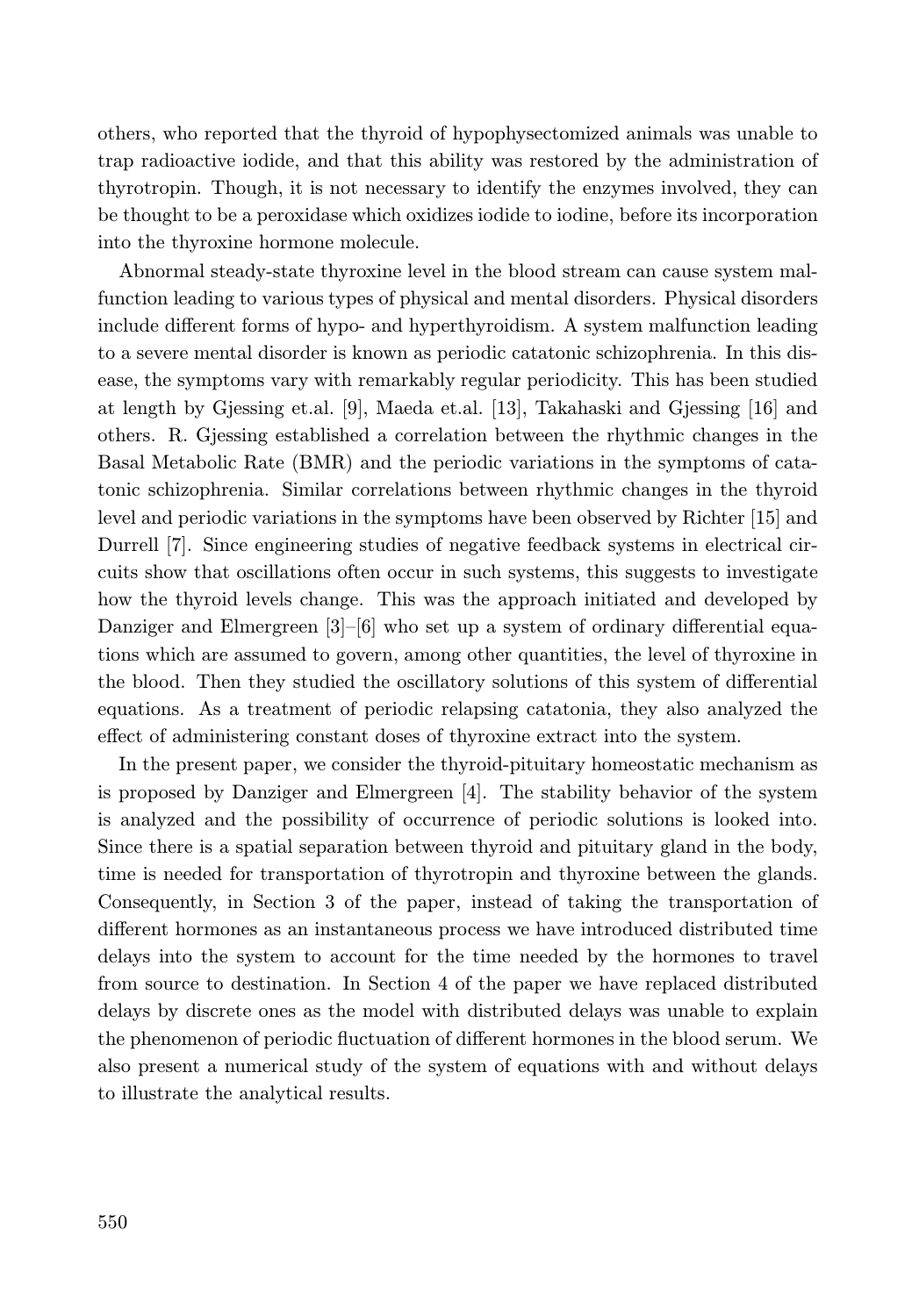# 2. Description of the model: Stability analysis

In the present study, a mathematical model concerning the thyroid-pituitary system is considered. The anterior lobe of the pituitary gland produces the hormone thyrotropin under the influence of TRF secreted by the hypothalamus. The thyrotropin, in turn, causes the thyroid gland to produce a thyroid enzyme which when activated produces the hormone thyroxine. This hormone has a negative feedback effect on the secretion of thyrotropin from pituitary. This mechanism can be depicted as in the following block diagram.



Similar type of negative feedback mechanism has been studied in various other physiological models by different researchers. Mukhopadhyay et al. [14] considered a mathematical model describing the biochemical interaction of the hormones luteinizing hormone (LH), luteinizing hormone releasing hormone (LHRH) and testosterone (T). The model structure involved a negative feedback mechanism together with transportation and secretion delays of different hormones.

Following Danziger and Elmergreen [4] we assume that the rate of thyrotropin production is reduced by an amount proportional to the blood concentration of thyroxine, and that the rate of loss of thyrotropin is proportional to the existing thyrotropin concentration. As the pituitary gland can produce no output in presence of thyroxine concentration greater than a certain value, we have also included a degenerate form of the equation for thyrotropin production. To describe the mechanism in the thyroid gland, we assume that thyrotropin activates a thyroid enzyme, which when activated produces thyroxine. Thyroxine production, according to this assumption, will depend on the concentration of the activated enzyme and not directly on the level of thyrotropin. We describe a mathematical realization of all these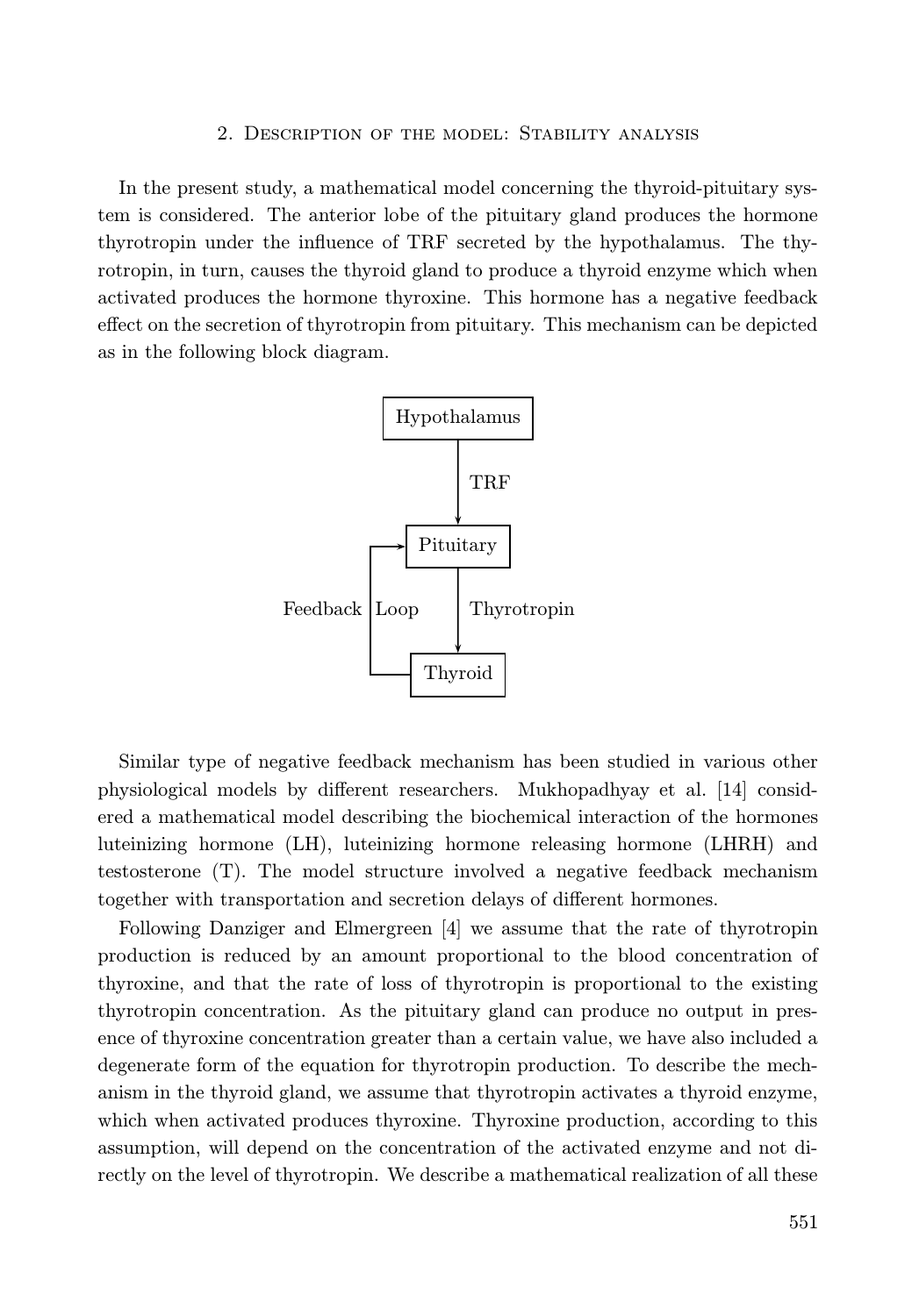considerations by the following model:

(2.1) 
$$
\frac{dP}{dt} = \begin{cases} c - h\theta - gP & \text{(when } \theta \leq \frac{c}{h}, \\ -gP & \text{(when } \theta > \frac{c}{h}, \\ \frac{dE}{dt} = mP - kE, \\ \frac{d\theta}{dt} = aE - b\theta \end{cases}
$$

where P, E and  $\theta$  represent the concentrations of thyrotropin, activated enzyme and thyroxine, respectively,  $b, g$  and  $k$  represent the loss constants of thyroxine, thyrotropin and activated enzyme, respectively,  $a, h, m$  are constants expressing the sensitivities of the glands to stimulation or inhibition;  $c$  is the rate of production of thyrotropin in the absence of thyroid inhibition. All constants are assumed to be positive. This model is very useful in the study of causes and clinical treatment of periodic catatonic schizophrenia.

**Theorem 2.1.** Let  $E(0) \ge 0$ ,  $P(0) \ge 0$ ,  $\theta(0) \ge 0$ . Then the solution of the system (2.1) is bounded and non-negative.

Proof. We have  $\frac{dP}{dt} + gP \geq 0$ . Consequently,  $P(t) \geq 0$  for all  $t \geq 0$ . The same argument applied consecutively to E and  $\theta$  yields  $E(t) \geq 0$ ,  $\theta(t) \geq 0$  for all  $t \geqslant 0$ . We therefore have  $\frac{dP}{dt} + gP \leqslant c$ , hence  $P(t) \leqslant P_{\text{max}} = \max\{P(0), \frac{c}{g}\},$  $E(t) \leq E_{\text{max}} = \max\left\{E(0), \frac{mP_{\text{max}}}{k}\right\}, \ \theta(t) \leq \theta_{\text{max}} = \max\left\{\theta(0), \frac{aE_{\text{max}}}{b}\right\}$  for all  $t \geq 0$ . This proves the theorem.

For  $\theta \leq c/h$ , the system possesses a non-trivial equilibrium point, namely,  $Q_S =$  $(P_S, E_S, \theta_S)$  where

(2.2) 
$$
P_S = \frac{kbc}{D}
$$
,  $E_S = \frac{mbc}{D}$ ,  $\theta_S = \frac{amc}{D}$  with  $D = amh + gkb$ .

The Jacobian matrix corresponding to this equilibrium point when  $\theta \leq c/h$  is given by

$$
J_{Q_S} = \begin{pmatrix} -g & 0 & -h \\ m & -k & 0 \\ 0 & a & -b \end{pmatrix}
$$

and the corresponding characteristic equation is

 $(2.3)$  $3 + (k + g + b)\lambda^2 + (gk + bk + gb)\lambda + (bgk + mha) = 0.$ 

552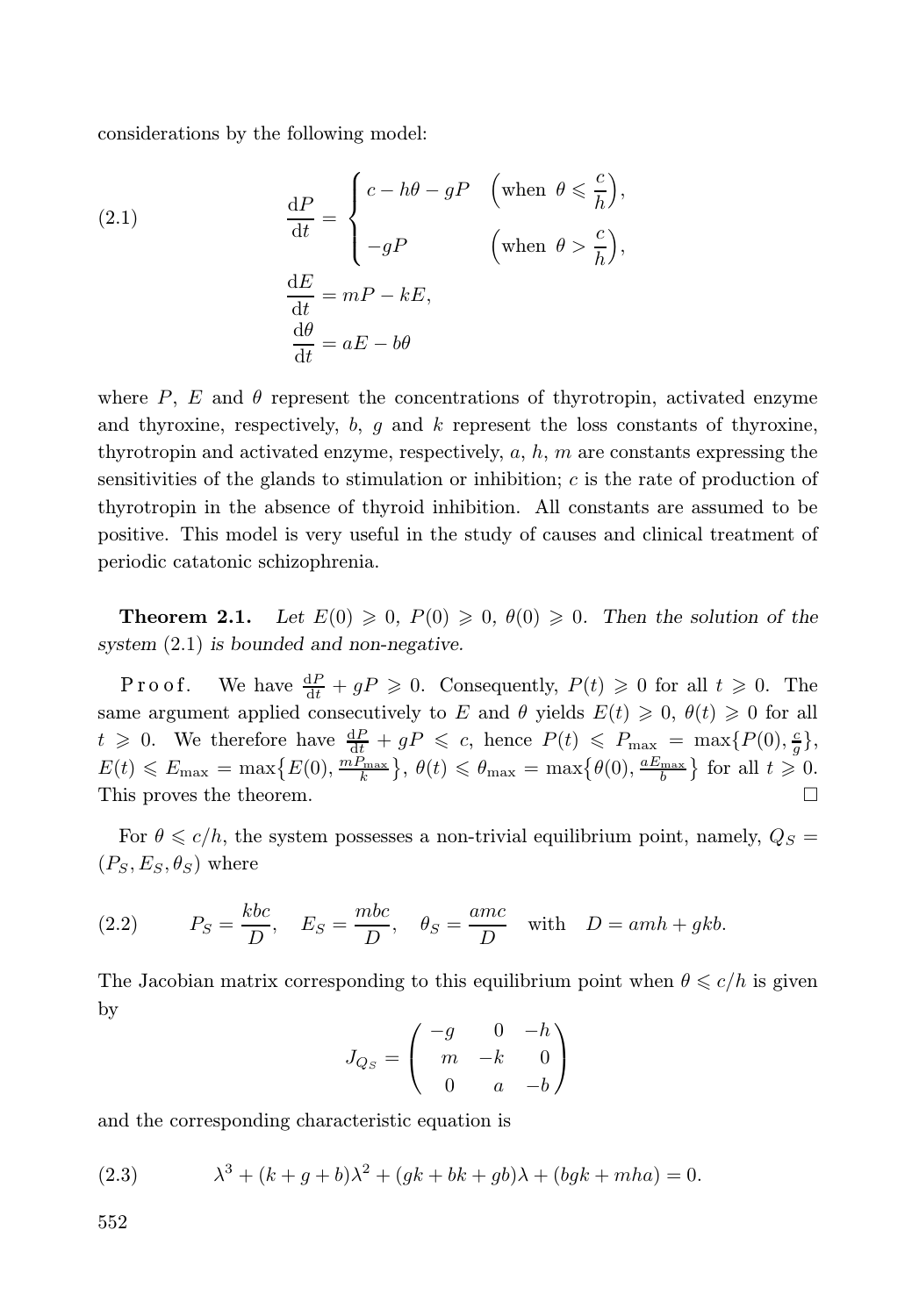Applying the Routh-Hurwitz criteria, the system will be asymptotically stable if

$$
k^{2}(b+g) + g^{2}(k+b) + b^{2}(k+g) + 2bgk > mha.
$$

Therefore, when

(2.4) 
$$
mha > k^2(b+g) + g^2(k+b) + b^2(k+g),
$$

the system will become unstable. If a and  $m$  are sufficiently large in comparison with the loss constants then the inequality (2.4) holds. The above analysis indicates that high production rate of the activated enzyme and of thyroxine may be the causes of unstability of the system. Danziger and Elmergreen [4] also showed that the system admits periodic solutions with sustained oscillations in the thyroxine level. The oscillation, together with a high production rate of thyroxine, causes a system malfunction known as periodic catatonic schizophrenia.

When the level of thyroxine in the blood exceeds a certain value, namely  $c/h$ , the anterior pituitary cannot produce any output. As the anterior pituitary cannot produce any thyrotropin in this case, the production of thyroxine will decrease, and in the process, when the level of thyroxine falls below  $c/h$ , the feedback mechanism of the thyroid-pituitary system will again start, which in turn will increase the blood concentration of thyroxine and consequently, the symptoms of catatonic schizophrenia will reappear with remarkable periodicity. The system may be stabilized by administering thyroxine extract externally at a constant rate R where  $R > bc/h$  [4]. Physiologically it means that the ratio of constant external input of thyroxine to its loss rate should cross a certain value, namely,  $c/h$ , for the stability of the system.

The system of equations  $(2.1)$  is integrated numerically using the routine rk45 in Matlab. For  $\theta \leqslant c/h$ , the results of simulation are shown in Figs. 1–2. Fig. 1 shows the graphs of  $P(t)$ ,  $E(t)$  and  $\theta(t)$  when  $mha < k^2(b+g) + g^2(k+b) + b^2(k+g)$ . It is observed from the graphs that all the concentrations exhibit stable behavior. Fig. 2 shows the behavior when (2.4) is satisfied. The graphs, in this case, demonstrate the unstability of different components of the system leading to oscillatory behavior of the solutions which symbolizes the periodic fluctuations of symptoms of periodic schizophrenia.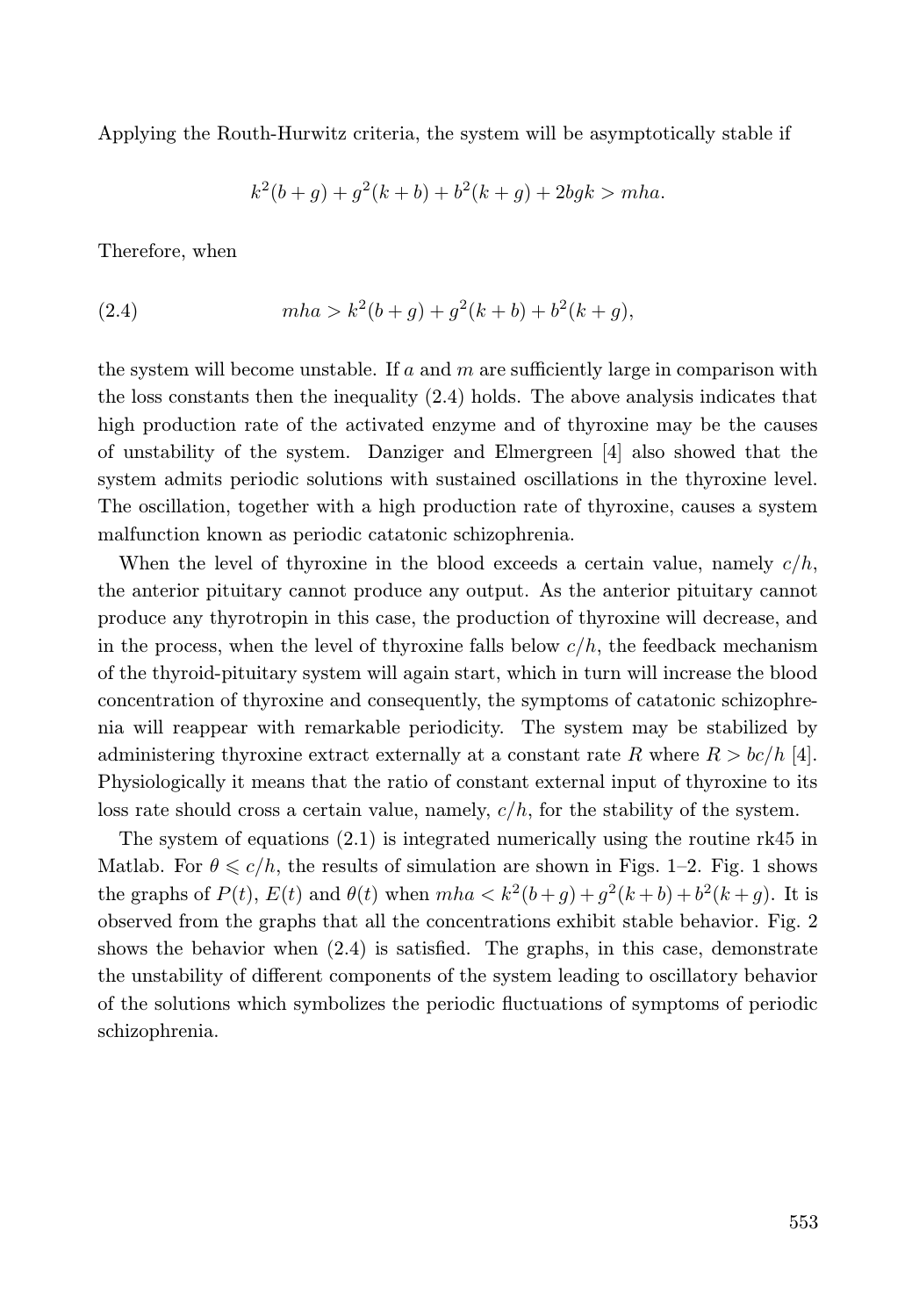

Figure 1. The graphs of  $P(t)$  vs. t,  $E(t)$  vs. t and  $\theta(t)$  vs. t for the non-delayed system (2.1) with  $\theta \leq c/h$  when (2.4) is not satisfied. Parameter values are  $c = 100$ ;  $h = 1$ ;  $g = 1.29; m = 8; a = 0.6; k = 0.97; b = 1.39$ . Initial conditions are  $(P_S, E_S, \theta_S) \equiv$ (15, 158, 80). Stable behavior of solutions is observed.



Figure 2. The graphs of  $P(t)$  vs. t,  $E(t)$  vs. t and  $\theta(t)$  vs. t for the non-delayed system (2.1) with  $\theta \leq c/h$  when (2.4) is satisfied. Parameter values are  $c = 100$ ;  $h = 1$ ;  $g =$ 1.29;  $m = 12$ ;  $a = 1.2$ ;  $k = 0.97$ ;  $b = 1.39$ . Initial conditions are  $(P_S, E_S, \theta_S) \equiv$ (15, 158, 80). The graphs indicate periodic nature of solutions.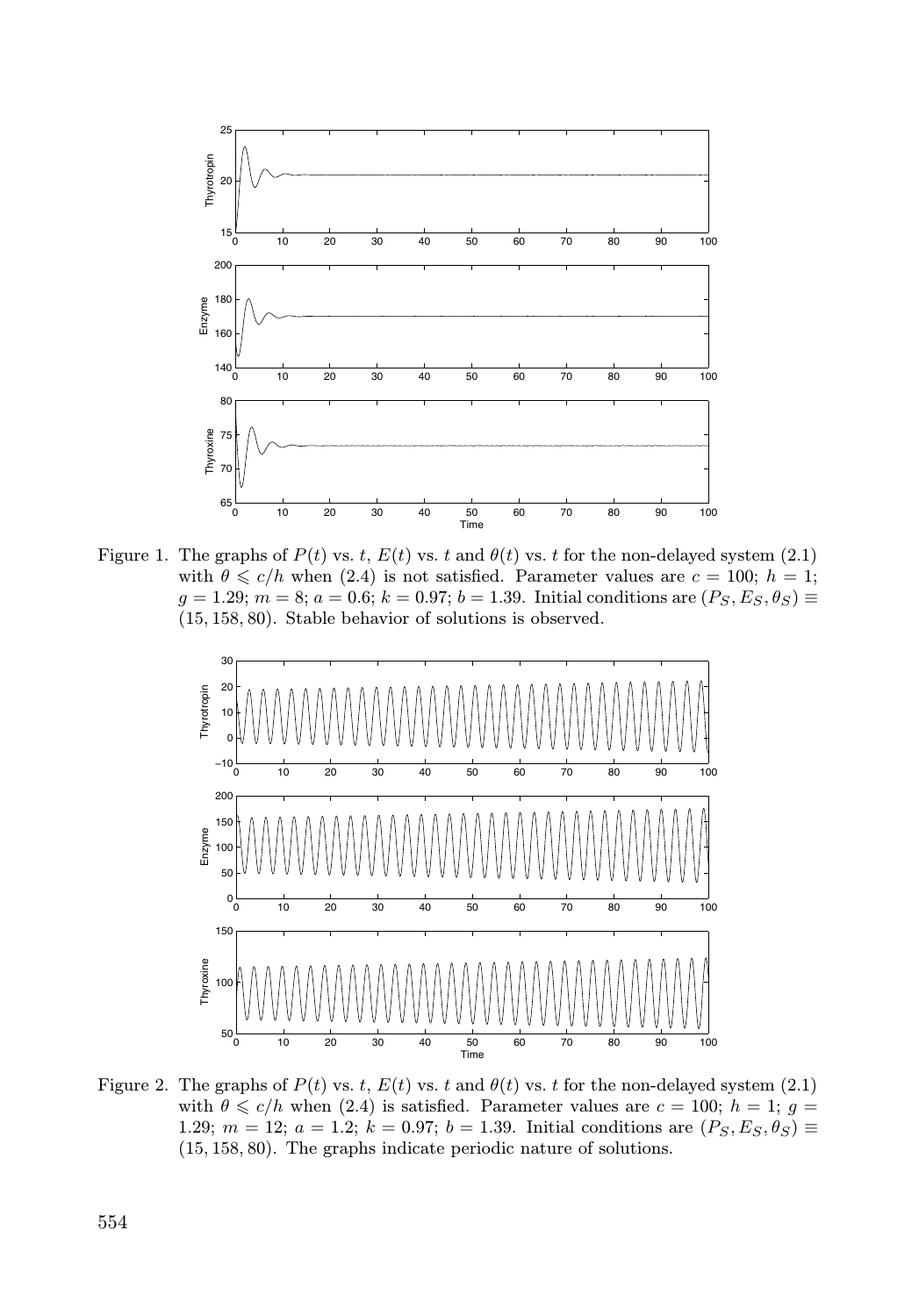#### 3. Stability analysis in presence of distributed delays

In this section, we consider the Danziger Elmergreen model (2.1) together with distributed delays [12] caused by the transportation time taken by different hormones in the blood plasma due to the spatial separation of the anterior pituitary and the thyroid gland. As it is not usually possible to determine the past history of the release of hormones, the delays are assumed to be continuous in nature. We assume that the hormone thyrotropin which stimulates the thyroid gland at time  $t$ , was released by the pituitary gland s time units ago, where s is distributed according to a probability distribution  $F_1(s)$ , called the delay kernel, given by  $F_1(s) = \beta \exp(-\beta s)$ . Similarly, it is assumed that the delay in the hormone thyroxine is distributed as  $F_2(s) = \alpha \exp(-\alpha s)$ . The model (2.1) with these distributed delays takes the form

(3.1) 
$$
\frac{dP}{dt} = \begin{cases} c - h \left[ \int_{-\infty}^{t} \alpha e^{-\alpha(t-s)} \theta(s) ds \right] - gP & (\theta \leq \frac{c}{h}), \\ -gP & (\theta > \frac{c}{h}), \end{cases}
$$

$$
\frac{dE}{dt} = m \left[ \int_{-\infty}^{t} \beta e^{-\beta(t-s)} P(s) ds \right] - kE,
$$

$$
\frac{d\theta}{dt} = aE - b\theta
$$

where  $\alpha, \beta > 0$ .

The equilibrium point of the system  $(3.1)$  is the same as that of the system  $(2.1)$ and is given by (2.2). We first consider the case  $\theta \leq c/h$ . Let

(3.2) 
$$
X = \int_{-\infty}^{t} \alpha e^{-\alpha(t-s)} \theta(s) ds,
$$

$$
Y = \int_{-\infty}^{t} \beta e^{-\beta(t-s)} P(s) ds.
$$

With these substitutions, the system (3.1) reduces to

(3.3) 
$$
\frac{dP}{dt} = c - hX - gP, \qquad \frac{dE}{dt} = mY - kE,
$$

$$
\frac{d\theta}{dt} = aE - b\theta, \qquad \frac{dX}{dt} = \alpha\theta - \alpha X,
$$

$$
\frac{dY}{dt} = \beta P - \beta Y.
$$

555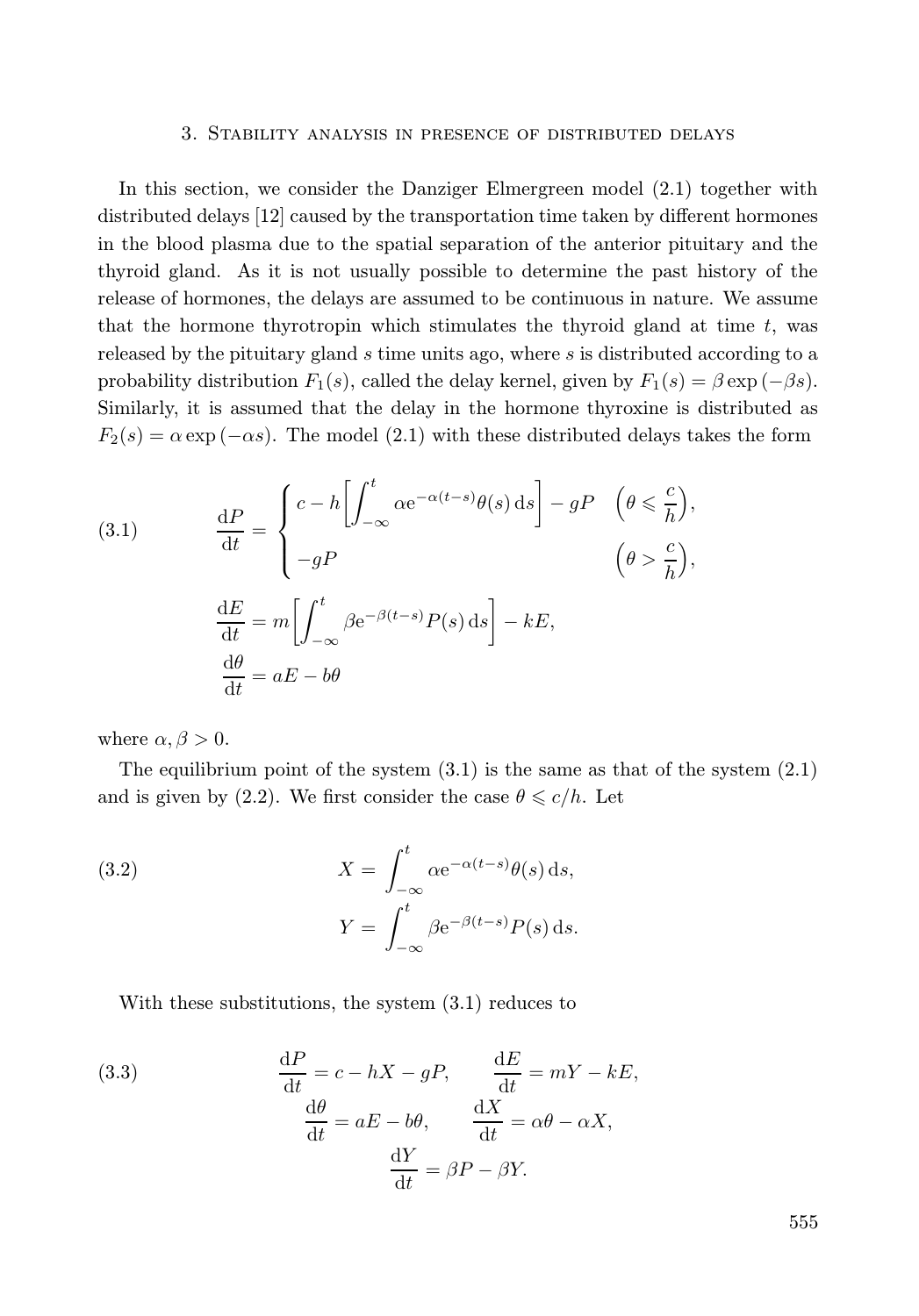The Jacobian matrix of the system (3.3) is given by

$$
J = \begin{pmatrix} -g & 0 & 0 & -h & 0 \\ 0 & -k & 0 & 0 & m \\ 0 & a & -b & 0 & 0 \\ 0 & 0 & \alpha & -\alpha & 0 \\ \beta & 0 & 0 & 0 & -\beta \end{pmatrix}.
$$

According to the Routh-Hurwitz criteria, the necessary and sufficient condition that all the eigenvalues have negative real parts are

(3.4) 
$$
\operatorname{tr} J < 0, \qquad \det J < 0,
$$

$$
\operatorname{tr} J \times M_2 - |J| < 0
$$

where  $M_2$  is the sum of second order principal minors of the Jacobian matrix  $J$ . Now,

(3.5) 
$$
\text{tr } J = -[g + k + b + \alpha + \beta] < 0,
$$

$$
|J| = -\alpha\beta[kgb + ahm] < 0,
$$

$$
\text{tr } J \times M_2 - |J| = (-g - k - b - \alpha - \beta)(\alpha\beta kb + gb\alpha\beta + gka\beta + gkb\alpha) + \alpha\beta gkb + \alpha\beta ahm.
$$

From (3.5) it is clear that tr  $J \times M_2 - |J|$  can be positive only if a and m are sufficiently large in comparison with  $\alpha$ ,  $\beta$ ,  $b$ ,  $g$ ,  $k$ . As large values of a and m signify high production rate of both the activated enzyme and thyroxine, this situation implies that the blood concentration of thyroxine will increase and will soon exceed the value  $c/h$ . Under this situation the model with distributed delay will assume the form

(3.6) 
$$
\frac{dP}{dt} = -gP, \qquad \frac{dE}{dt} = mY - kE,
$$

$$
\frac{d\theta}{dt} = aE - b\theta, \qquad \frac{dY}{dt} = \beta P - \beta Y.
$$

Solving (3.6) explicitly for  $\theta$  we get

$$
\theta = Ae^{-gt} + Be^{-kt} + Ce^{-bt} + De^{-\beta t}
$$

where A, B, C, D are constants involving system parameters. As  $t \to \infty$ , we have  $\theta \to 0$ . So after a finite time, the thyroxine concentration  $(\theta)$  will stay below  $c/h$ forever. Thus it is not possible to analyze the case when the thyroxine level goes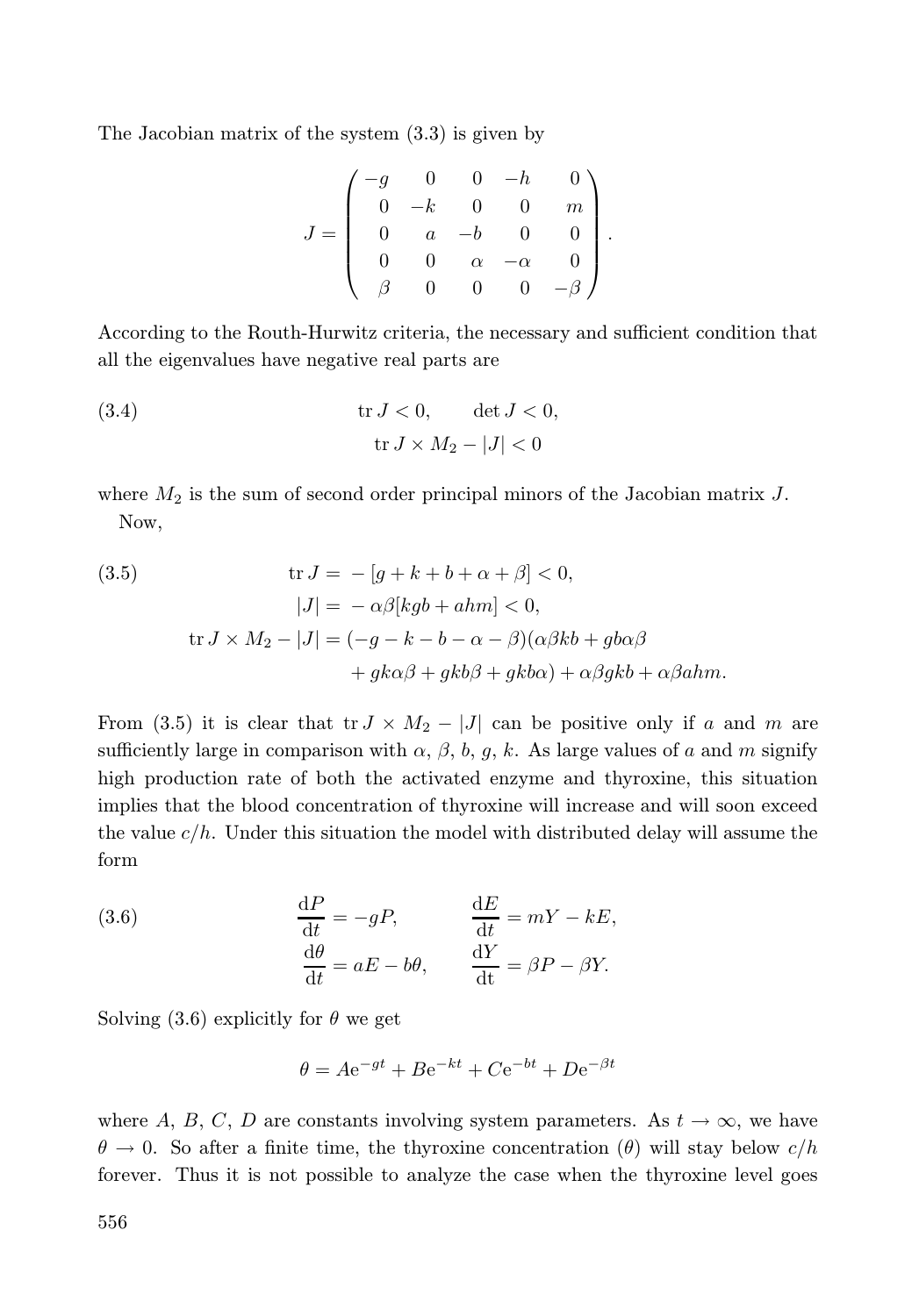beyond the limit  $c/h$  using the present model. Consequently, we consider a clinical modification of the model.

Danziger and Elmergreen [4] suggested a treatment of schizophrenia by administering exogeneous thyroid extract into the system at a constant rate. They showed that if  $R > bc/h$  (where R is the constant rate at which thyroxine is administered) the system is asymptotically stable and the thyroxine level in blood is slightly higher than that found in a normal system. In such a case, some improvement will occur to the condition of the patient.

We assume the amount of thyroxine administered to depend on  $\theta$ , the existing thyroxine concentration of the system. This ensures the administration of the most appropriate amount of hormone at any particular instant. For simplicity, we consider this administration to be a linear function of  $\theta$ , namely,  $R_1\theta + R_2$ . Then, the modified system will be

(3.7) 
$$
\frac{dP}{dt} = -gP,
$$

$$
\frac{dE}{dt} = m \left[ \int_{-\infty}^{t} \beta e^{-\beta(t-s)} P(s) ds \right] - kE,
$$

$$
\frac{d\theta}{dt} = aE - b\theta + R_1 \theta + R_2.
$$

Considering the second substitution in (3.2) the above system will reduce to

(3.8) 
$$
\frac{dP}{dt} = -gP, \qquad \frac{dE}{dt} = mY - kE, \n\frac{d\theta}{dt} = aE - b\theta + R_1\theta + R_2, \qquad \frac{dY}{dt} = \beta P - \beta Y.
$$

The only equilibrium point of this system is  $(0, 0, \frac{R_2}{b-R_1}, 0)$ . The roots of the characteristic equation of the Jacobian matrix corresponding to  $(3.8)$  are  $-g, -k, R_1 - b$ and  $-\beta$ . The equilibrium point will exist if  $b > R_1$ . Now for  $b > R_1$ , all characteristic roots are negative and consequently, the system is asymptotically stable. Therefore, for asymptotic stability of the system we should have

(3.9) 
$$
\frac{R_2}{b - R_1} > \frac{c}{h}.
$$

Thus, the symptoms of catatonic schizophrenia will disappear when the ratio of the constant part of the administration function  $(R_2)$  to the net loss of thyroxine  $(b-R_1)$ will exceed a certain value  $c/h$ .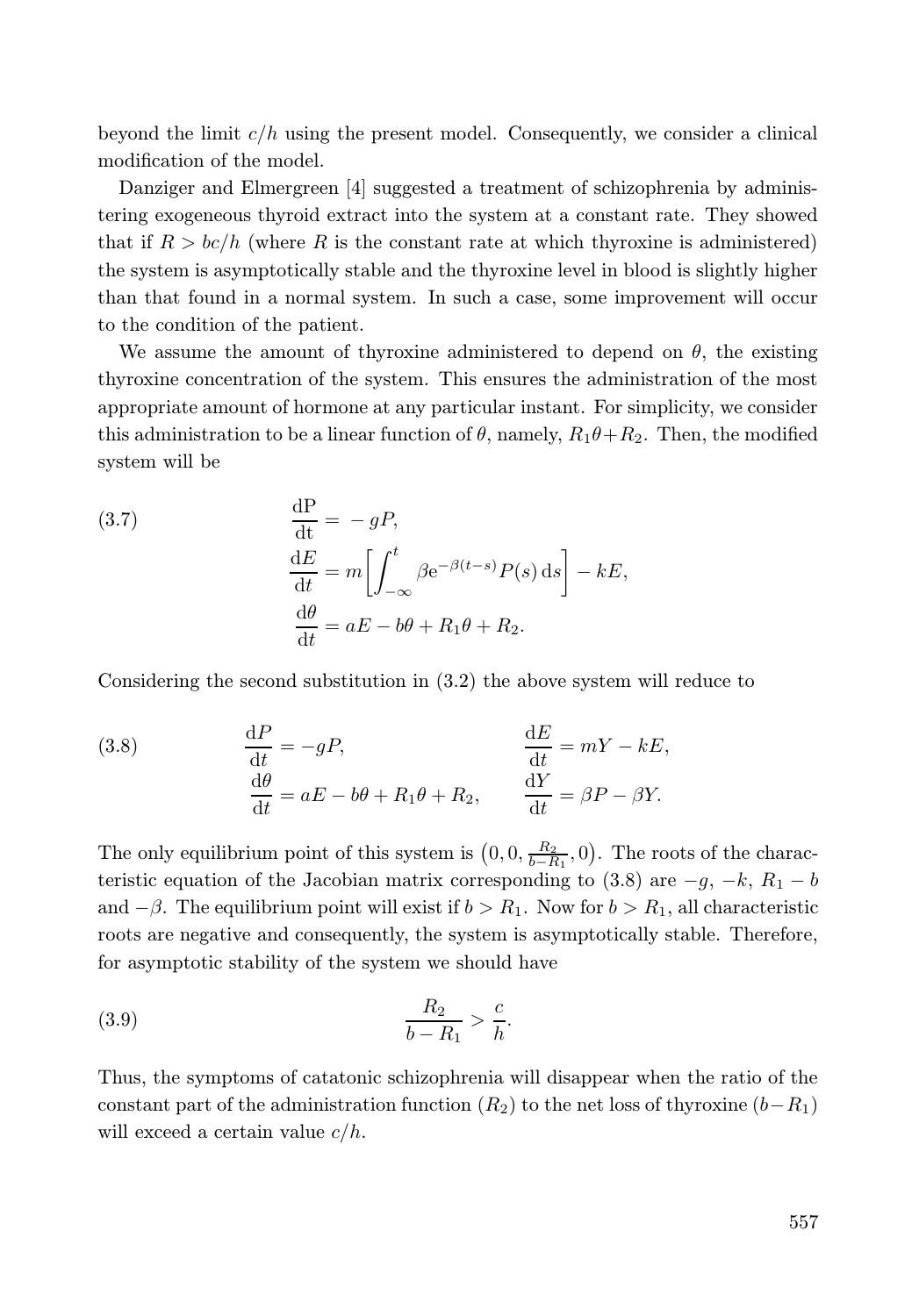# 4. Stability analysis for the model with discrete delay

In this section, we consider the Danziger Elmergreen model with discrete time delays for transportation of different hormones. The model in this case will be

(4.1) 
$$
\frac{dP}{dt} = \begin{cases} c - h\theta(t - \tau_1) - gP & (\theta \leq \frac{c}{h}), \\ -gP & (\theta > \frac{c}{h}), \end{cases}
$$

$$
\frac{dE}{dt} = mP(t - \tau_2) - kE,
$$

$$
\frac{d\theta}{dt} = aE - b\theta
$$

where  $\tau_1$  and  $\tau_2$  represent the discrete time delays required for transportation of the hormones thyroxine and thyrotropin, respectively. The equilibrium point of the system  $(4.1)$  will be the same as that of the system  $(2.1)$ . We analyze the model by dividing it into two cases.

*Case I*:  $\theta \leqslant c/h$ . The characteristic equation will be

(4.2) 
$$
\lambda^3 + A_1 \lambda^2 + A_2 \lambda + A_3 + A_4 e^{-\lambda \tau} = 0
$$

where

(4.3) 
$$
A_1 = g + k + b, \qquad A_2 = gk + gb + kb,
$$
  
 $A_3 = kbg, \qquad A_4 = ahm, \qquad \tau = \tau_1 + \tau_2.$ 

Let

$$
(4.4) \t\t\t \lambda = p + iq
$$

be a root of the equation  $(4.2)$ . Substituting  $(4.4)$  into  $(4.2)$  and separating the real and imaginary parts we get

(4.5) 
$$
p^3 - 3pq^2 + A_1(p^2 - q^2) + A_2p + A_3 + A_4e^{-p\tau}\cos q\tau = 0,
$$

$$
3p^2q - q^3 + 2pqA_1 + A_2q = A_4e^{-p\tau}\sin q\tau.
$$

In order for a stability change of the system to take place, the real part of  $\lambda$  should be zero, that is, one of the characteristic roots is purely imaginary. Let  $\tau_0$  be the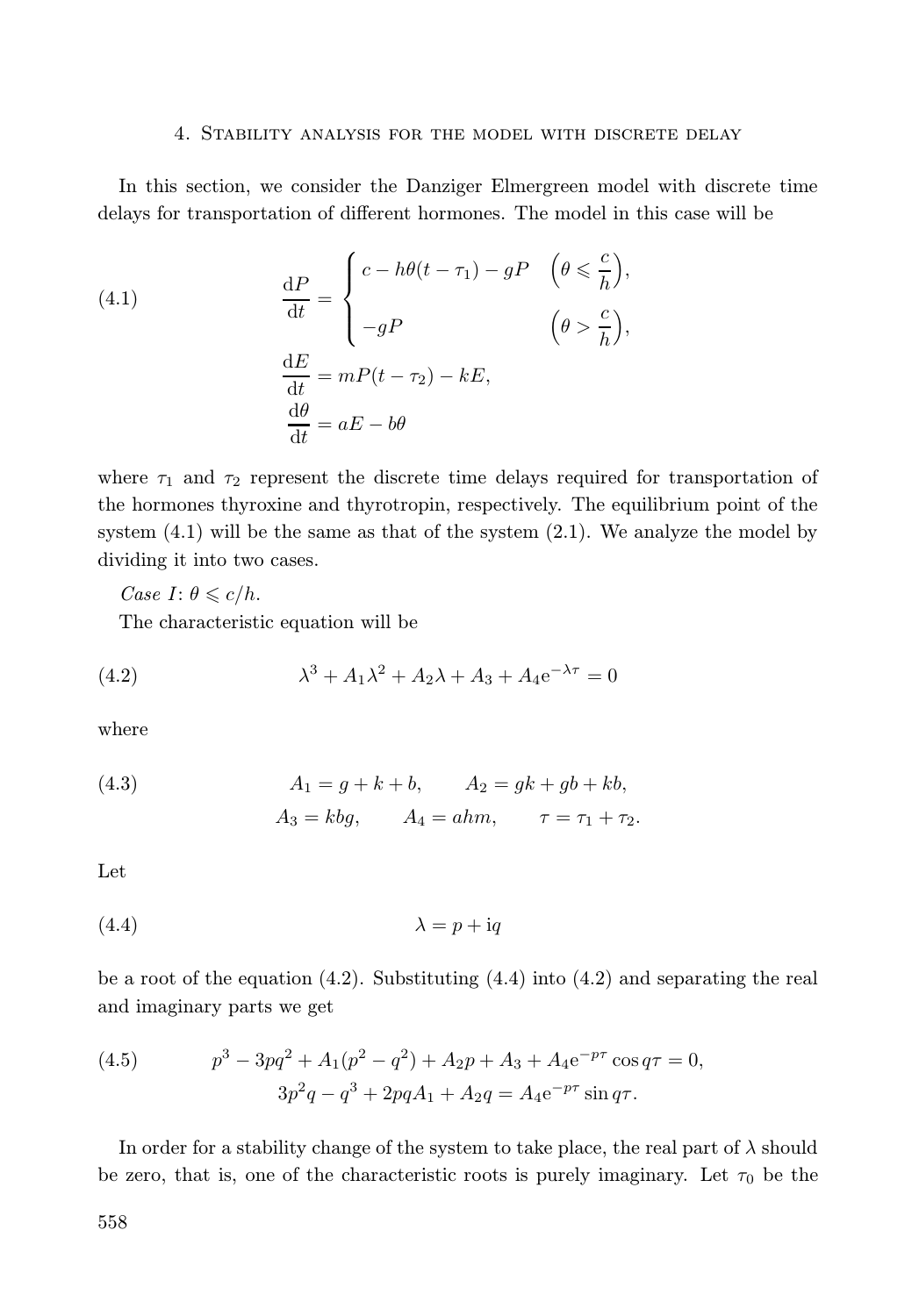value of  $\tau$  such that  $p(\tau_0) = 0$  and  $q(\tau_0) = q_0$ . Putting these values of p and q in (4.5) we obtain

(4.6) 
$$
A_1 q_0^2 - A_3 = A_4 \cos (q_0 \tau),
$$

$$
-q_0^3 + A_2 q_0 = A_4 \sin (q_0 \tau).
$$

Combining the equations in (4.6) we get a cubic in  $q_0^2$  as follows:

(4.7) 
$$
\Psi(q_0^2) \equiv (q_0^2)^3 + (A_1^2 - 2A_2)(q_0^2)^2 + (A_2^2 - 2A_1A_3)q_0^2 + A_3^2 - A_4^2 = 0,
$$
  

$$
\Psi(q_0^2) \equiv (q_0^2)^3 + B_1(q_0^2)^2 + B_2q_0^2 + B_3 = 0.
$$

Obviously,  $B_1 > 0$ ,  $B_2 > 0$ . So equation (4.7) will have a positive root only when  $B_3 < 0$ , that is,  $A_3^2 - A_4^2 < 0$ , which equivalently implies  $kgb < ahm$ .

From (4.6) it follows that the system will undergo a stability change when  $\tau$ , the sum of different transportation delays, crosses any one of the values given by

(4.8) 
$$
\tau_n = \frac{1}{q_0} \tan^{-1} \left[ \frac{A_2 q_0 - q_0^3}{A_3 - A_1 q_0^2} \right] + \frac{n \pi}{q_0}, \quad n = 0, 1, 2, 3 \dots
$$

Differentiating (4.5) with respect to  $\tau$  at  $\tau = \tau_0$  we get

(4.9) 
$$
E\frac{dp}{d\tau}\Big|_{\tau=\tau_0} - F\frac{dq}{d\tau}\Big|_{\tau=\tau_0} = G,
$$

$$
F\frac{dp}{d\tau}\Big|_{\tau=\tau_0} + E\frac{dq}{d\tau}\Big|_{\tau=\tau_0} = H
$$

where

(4.10) 
$$
E = A_2 - 3q_0^2 - A_4 \tau_0 \cos (q_0 \tau_0),
$$

$$
F = 2A_1 q_0 - A_4 \tau_0 \sin (q_0 \tau_0),
$$

$$
G = q_0 A_4 \sin (q_0 \tau_0),
$$

$$
H = A_4 q_0 \cos (q_0 \tau_0).
$$

From equations (4.9), simple algebra reveals that

(4.11) 
$$
\frac{\mathrm{d}p}{\mathrm{d}\tau}\Big|_{\tau=\tau_0} = \frac{GE+HF}{E^2+F^2}.
$$

Now,

$$
GE + HF = \frac{\mathrm{d}}{\mathrm{d}q_0^2} \Psi(q_0^2).
$$

559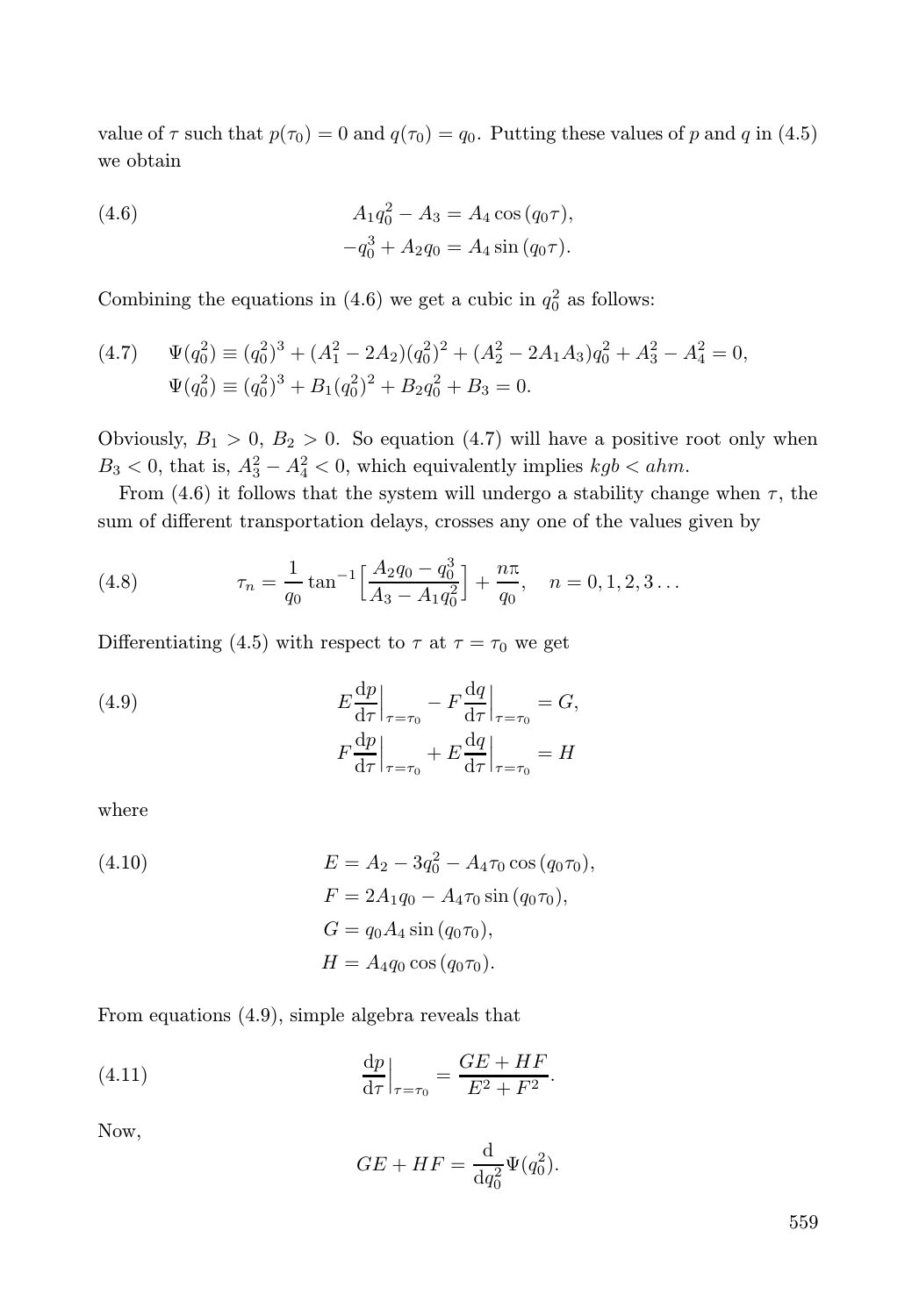Since  $q_0^2$  is the only positive root of equation (4.7), we have

$$
\left. \frac{\mathrm{d}p}{\mathrm{d}\tau} \right|_{\tau = \tau_0} \neq 0.
$$

Consequently, by the Hopf bifurcation theorem [10], the system will undergo a Hopf bifurcation as  $\tau$  crosses any one of the values given by (4.8) provided that

$$
\frac{kbg}{ahm} < 1.
$$

Case II:  $\theta > c/h$ .

The analysis of this case is similar to that of the distributed delay model and gives the same qualitative result.

A numerical study of the delayed system (4.1) is performed and the results are shown in Figs. 3–6. For  $\theta \leq c/h$ , the system exhibits interesting dynamical behavior depending upon the delay parameter. It is found that for  $kbg/amh \leq 1$ , different hormones and the enzyme will exhibit stable behavior when  $\tau$ , the sum of different system delays, is less than 0.9 (Fig. 3). When  $\tau$  exceeds this value, the system gradually changes its behavior from stable to unstable nature. Such a change in the stability behavior of the system is depicted in Fig. 4. This changing behavior ultimately leads to periodic fluctuations of concentrations of different system components as is shown in Fig. 5. Fig. 6 shows the limit cycle arising out of this periodic fluctuations.



Figure 3. The graphs of  $P(t)$  vs. t,  $E(t)$  vs. t and  $\theta(t)$  vs. t for the delayed system (4.1) with  $\theta \leq c/h$ . Parameter values are  $c = 100$ ;  $h = 1$ ;  $g = 1.29$ ;  $m = 8$ ;  $a = 0.5$ ;  $k = 0.97; b = 1.39; \tau = 0.8.$  Initial conditions are  $(P_S, E_S, \theta_S) \equiv (15, 158, 80).$ Different system components exhibit stable behavior.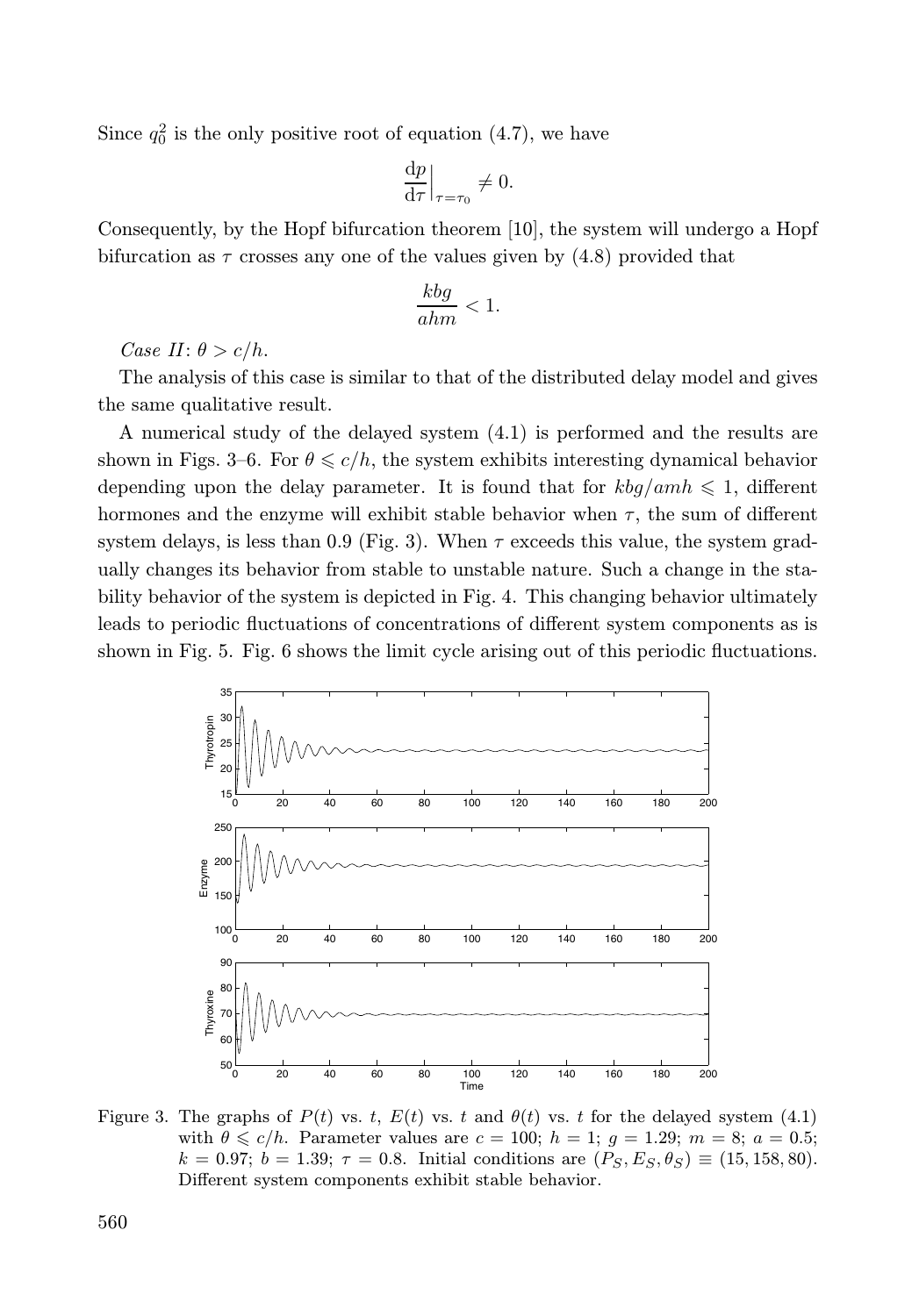

Figure 4. The graphs of  $P(t)$  vs. t,  $E(t)$  vs. t and  $\theta(t)$  vs. t for the delayed system (4.1) with  $\theta \leq c/h$ . Parameter values are  $c = 100$ ;  $h = 1$ ;  $g = 1.29$ ;  $m = 8$ ;  $a = 0.5$ ;  $k = 0.97$ ;  $b = 1.39$ ;  $\tau = 0.96$ . Initial conditions are  $(P_S, E_S, \theta_S) \equiv (15, 158, 80)$ .



Figure 5. The graphs of  $P(t)$  vs. t,  $E(t)$  vs. t and  $\theta(t)$  vs. t for the delayed system (4.1) with  $\theta \leq c/h$ . Parameter values are  $c = 100$ ;  $h = 1$ ;  $g = 1.29$ ;  $m = 8$ ;  $a = 0.5$ ;  $k = 0.97; b = 1.39; \tau = 1.0.$  Initial conditions are  $(P_S, E_S, \theta_S) \equiv (15, 158, 80).$ Different system components exhibit periodic oscillations.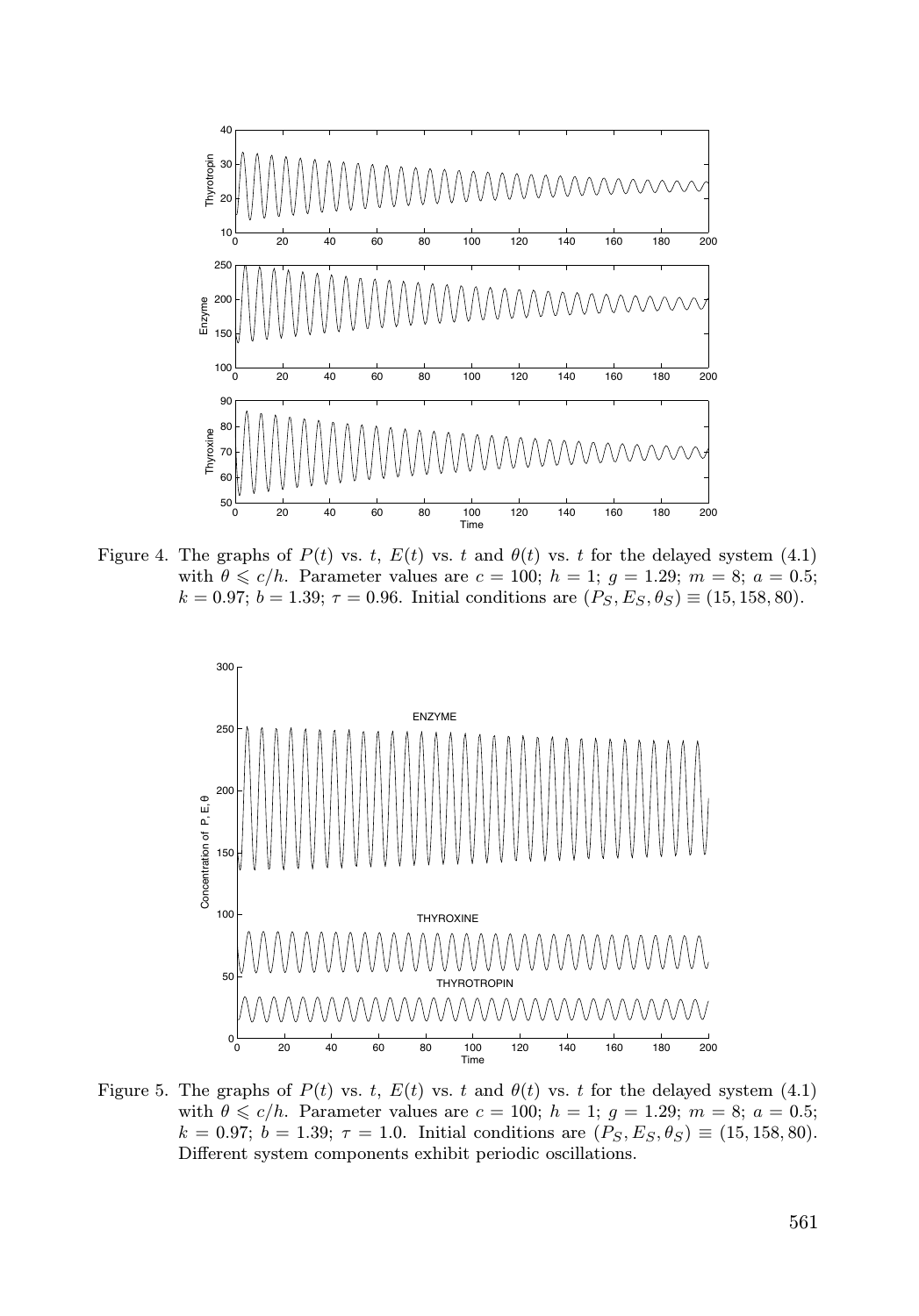

Figure 6. The phase portrait for the delayed system (4.1) with  $\theta \leq c/h$  exhibiting limit cycle arising out of Hopf bifurcation. Parameter values are  $c = 100$ ;  $h = 1$ ;  $g = 1.29; m = 8; a = 0.5; k = 0.97; b = 1.39; \tau = 1.0.$  Initial conditions are  $(P_S, E_S, \theta_S) \equiv (15, 158, 80).$ 

## 5. Discussion

The work of Dangizer and Elmergreen showed a correlation between various conditions of catatonic schizophrenia and the blood concentration of thyrotropin and the thyroid hormone thyroxine. Their work emphasizes the utility of mathematical representation of the endocrine control system. The feedback aspects of the thyroid-pituitary homeostatic mechanism make an analogy with this and perhaps other physiological phenomena on the one hand and feedback amplifiers on the other hand possible. A basic difference in the philosophy of study in these fields arises from the fact that from the engineering point of view, the main thrust is on synthesis whereas from the endocrinological point of view the primary aim is the analysis of a system in which measurements are difficult and numerical values of parameters are either unknown or known with little accuracy.

In the thyroid-pituitary feedback system considered here, since the solutions are bounded, the patients' symptoms will never be worse than a certain level [1], [2]. The stability analysis with instantaneous transportation of different hormones revealed that high production rate of activated enzyme  $(m)$  and thyroxine  $(a)$  may be the causes of unstability of the system. Numerical simulation of the system (2.1) established the significance of the parameters  $m$  and  $a$  in controlling the stability criteria of the system.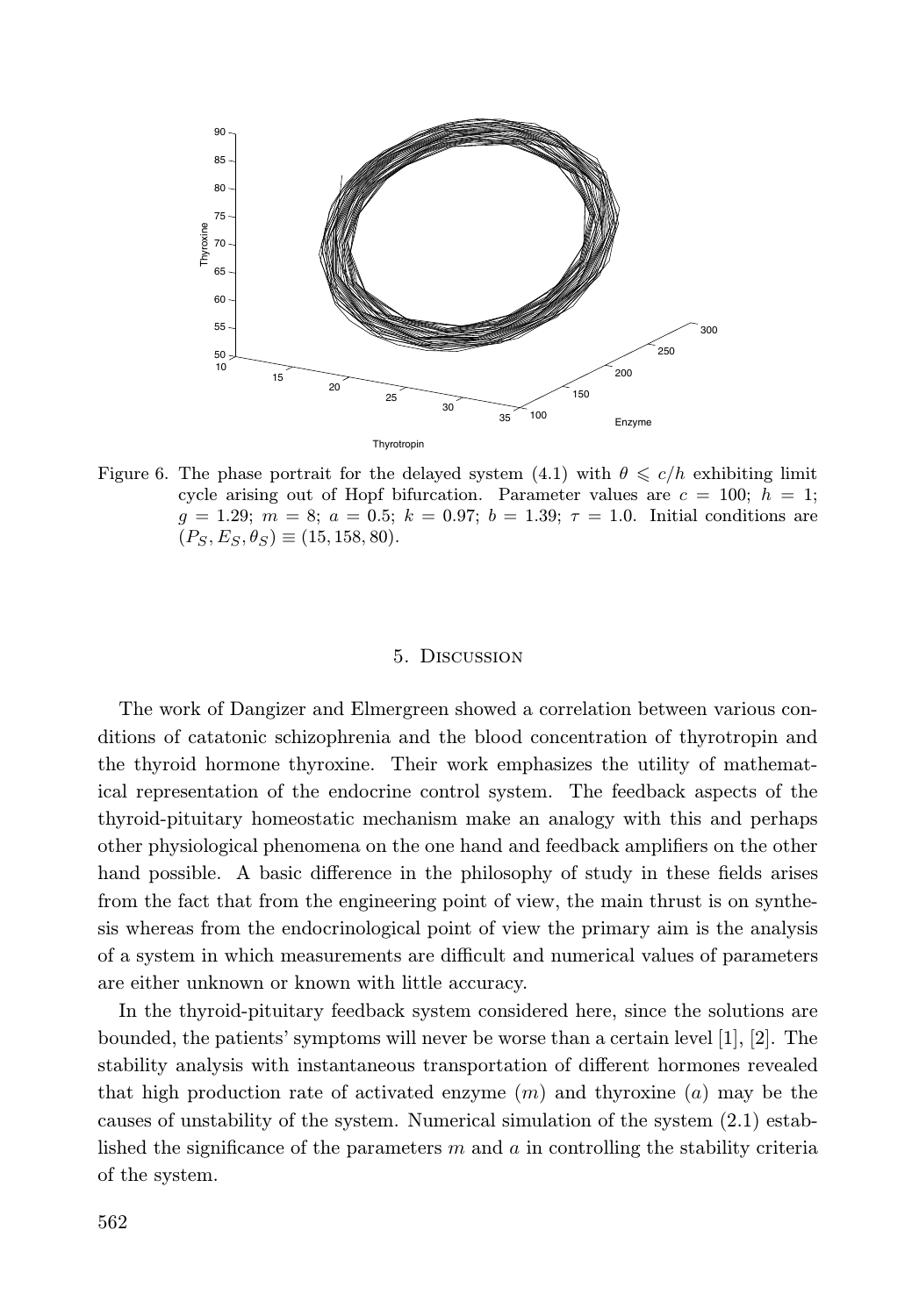To make the model of Danziger and Elmergreen more realistic, we have modified it by incorporating time lags [11] needed for transportation of different hormones from source to destination. In Section 3 of the paper, we have taken the transportation delay to be a distributed one, as it is not usually possible to know the past history of hormone release. The analysis in this section demonstrated that the system remains unstable for a very rare situation, namely when the generation rate of the hormone thyroxine is very high. Moreover, this unstable state of the system is seen to be transient. Therefore, the periodic oscillation of the thyroxine level in the bloodstream cannot be explained when the time lag is of a continuous nature.

In view of the above, we have considered discrete time delay instead of distributed delay in Section 4 of the paper. Our study in this section showed that with discrete transportation delay, the system will undergo a Hopf bifurcation which results in periodic fluctuation of the thyroxine level in the blood. Thus the discrete time delay is able to explain the phenomenon of periodic oscillation of blood concentration of thyroxine and hence the reappearance and disappearance of symptoms of periodic catatonic schizophrenia. Numerical simulation of the delayed model reaffirms the remarkable periodic behavior of the system. From these simulations we have obtained a critical value of the delay parameter (which is the sum of the two system delays considered) below which the system exhibits stable behavior. When this critical value is exceeded, a gradual increase in oscillation of different concentrations is observed which ultimately leads to perfectly periodic oscillations of different system components. In the literature of biological delay systems, distributed time delays are considered to be more general than discrete delays. But interestingly, our analysis in this paper showed that in some situations discrete delays are much more realistic than distributed delays. This assertion is amply demonstrated in this case, by the fact that discrete delays are able to explain the practical phenomenon of the periodic nature of symptoms of schizophrenia. Furthermore, since the time taken by any particular hormone to travel from source to destination in the body through the bloodstream is fixed for an individual, the choice of discrete delay should be preferred over distributed delay in the mathematical models describing hormone dynamics.

Danziger and Elmergreen suggested a treatment of the disease by administering thyroid extract at a constant rate into the system. As the thyroxine level in any individual changes continuously with time, administering thyroid extract at a constant rate to such a system could not be a realistic clinical treatment. Thus we have modified the mode of the treatment by allowing thyroxine administration to depend upon the existing thyroxine concentration of the system. The analysis with the above modification revealed that the disease may be cured by allowing the ratio of the constant part of administered thyroxine  $(R_2)$  to the net loss of thyroxine from the system  $(b - R_1)$  to exceed a certain value  $c/h$ .